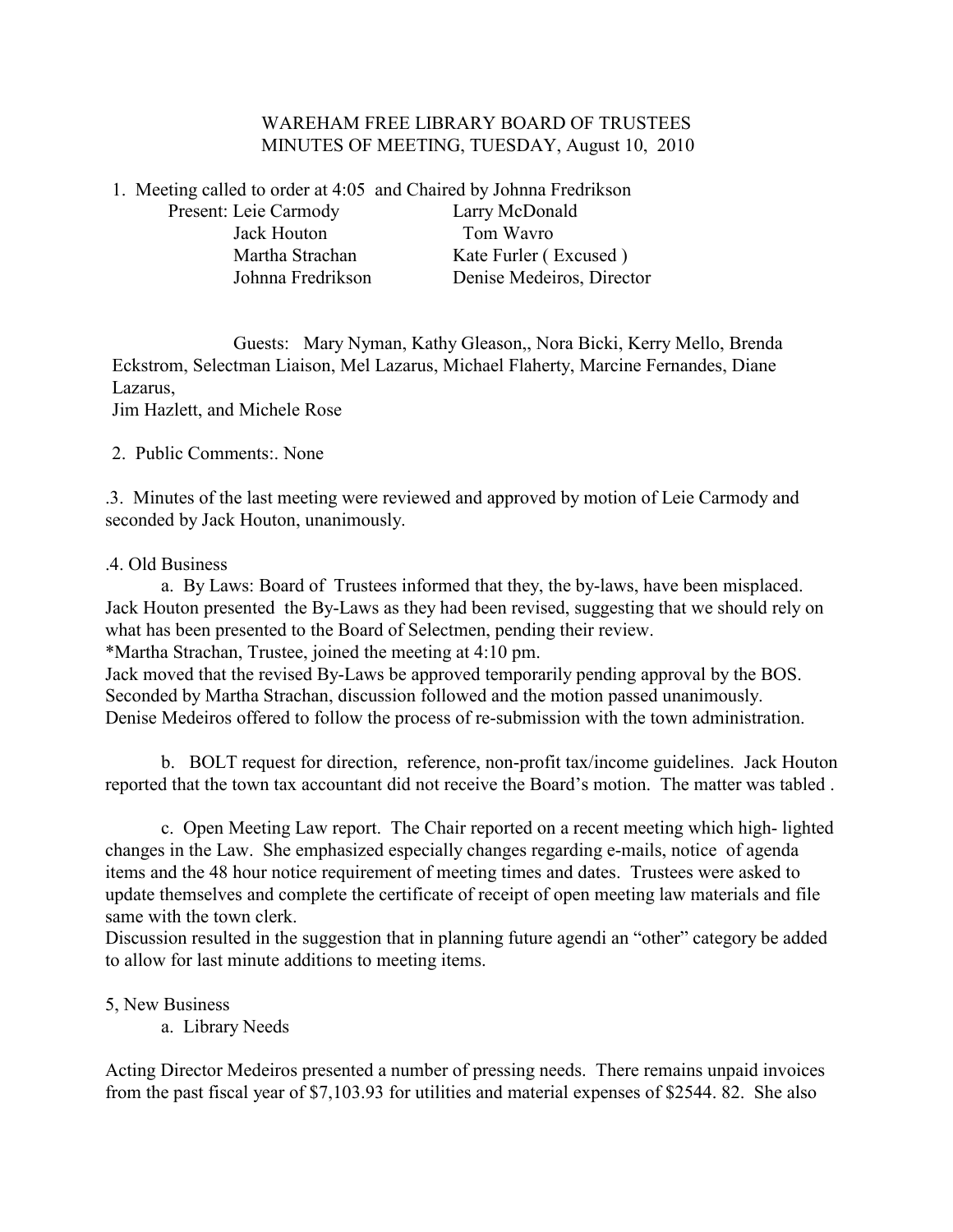pointed out that an annual report was due by the  $20<sup>th</sup>$  of the month. By motion Leie Carmody moved that the utility expense be paid by the Trustees using their Gift Account, seconded by Martha Strachan. Discussion followed which included a question about the \$50,000 given to the Trustees. Leie Carmody offered to forward to each trustee a copy of the legal decree, awarding the funds to the Trustees. Motion passed unanimously.

Jack Houton suggested that PR subcommittee get the word out to the local media about the Board's noteworthy action.

Denise Mederios also informed the trustees that the Library's annual report was due. Jack Houton moved that the officers and the Acting Director collaborate in preparing the report. Martha Strachan seconded. Denise offered that she was quite familiar with the process and could put something together however brief, because of her short tenure as AD. A vote was taken that was unanimous.

 b. Acting Director's Report ( Given at this time to allow for a block of time to discuss the MOU's with the Friends and the Foundation).

At this time the AD presented a thorough and comprehensive plan for fiscal year 2011 which included:

- Current staffing
- Approximate current staffing costs
- Book budget
- Analysis of current staffing inadequacies
- Recommended staffing and book budget options
- Private Funding Needs

The AD is recommending a staff compliment that will build a strong professional foundation and would consist of an "almost" full time General Services Librarian, a 30/34 hour week; and restore the Library Assistant position to 40 hours. She would supplement the book budgt with \$20,470 from private funds. In actuality in addition to the town budget private funding needs would amount to \$36,077.

Jack Houton moved that the Board take the initiative by supporting the plan/proposal as presented by the Acting Director, motion seconded by Larry McDonald. Discussion followed. Denise Medeiros reported that she has conferred with the Town Administrator and he was supportive of her plan.

A vote was taken, the ayes: Wavro, McDonald, Houton, Strachan; one abstention, Carmody. Motion passed.

# 5. New Business

a. Discussion of MOU's / Foundation

Kerry Mello spoke first regarding the MOU and the Wareham Library Foundation. She emphasized that a positive working relationship with the Foundation was a priority, consisting of regular communication and cooperation. The Foundation is committed to significant and substantial fund raising for the library which at times will be collateral and dependent upon the support and cooperation of the Trustees, who will report to the Foundation of how grants and funding have been expended. The Foundation will also make known to the Trustees its strategic priorities for the awarding of grants.

A significant point was raised by trustee, Larry McDonald about the need for a liaison between the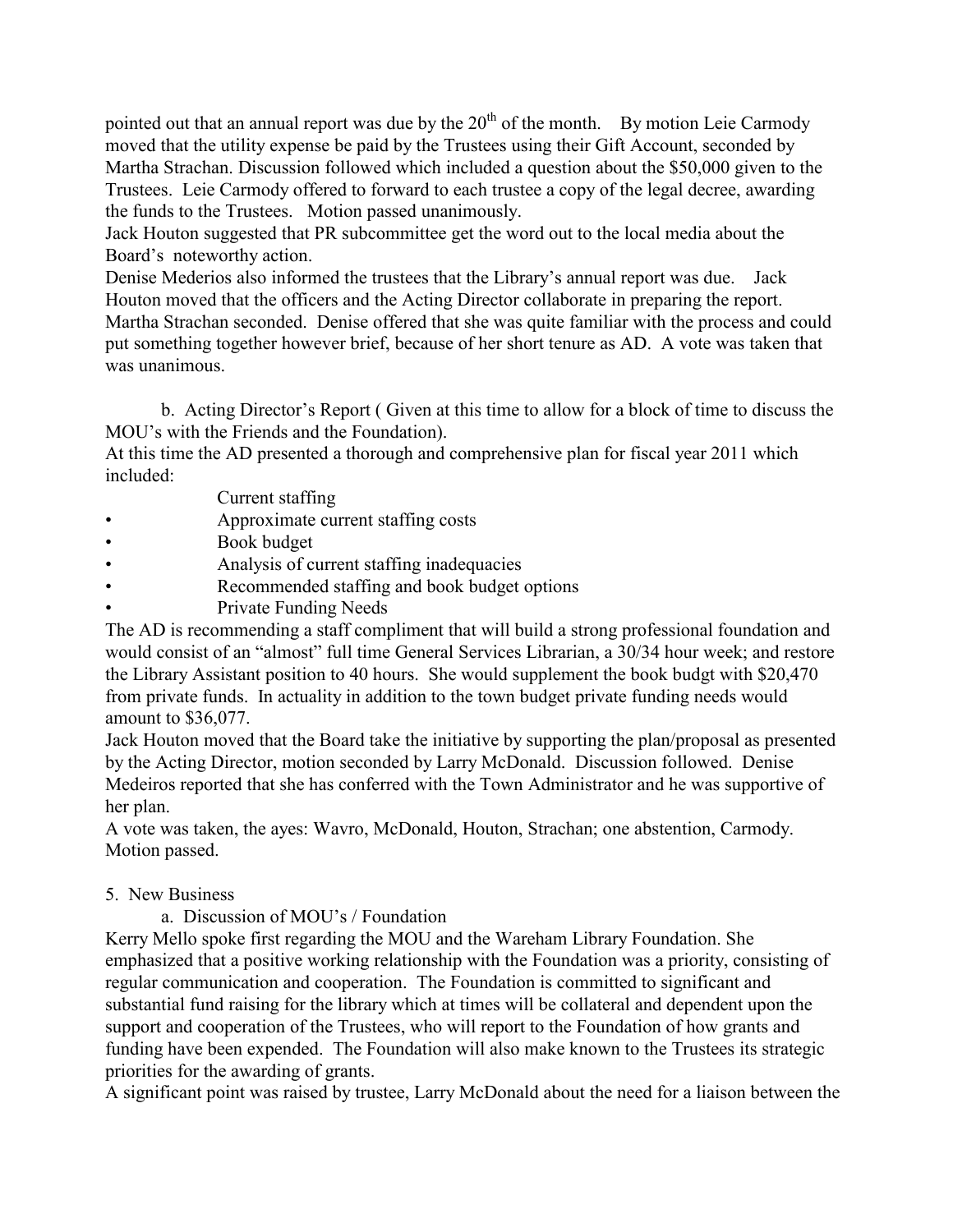trustees and the Foundation. Discussion followed and seemed to indicate that a regular designated trustee would work in a liaison capacity.

.The Chair assured the trustees that review comments were incorporated into the MOU .

To a question as to whether the settlement should be included, Kerry Mello responded that the MOU will govern all funding going forward and that all are in agreement that it is a legally binding instrument.

Larry McDonald moved that the MOU as present by the Foundation be accepted. Jack Houton, seconded the motion, a vote was taken and the motion passed unanimously by those present.

# b. MOU / Friends

Kathy Gleason presented the MOU for the Friends, high-lighting prominent features. General discussion followed and included comments stressing the importance of the collaborative relationship between the Friends, the Trustees and the Director. Concerns were raised regarding the Friends' interest in the Spinney Library and activities to promote this private initiative, as well as the reference

to *"Wareham Free Library, Inc."* in the purpose statement of the MOU. The Friends are working closely with legal counsel and are a legitimate 501(3)c public charity, the phrase, the "*Wareham Free Library, Inc."* is in a dissolution process, yet the Friends can raise funds and support both libraries because of its corporate status. Some thought the statement was unclear yet were strongly supportive of the Friends. The Friends prepared the MOU from understandings as directed by the Town Administrator. Issue was taken with one of the terms of the MOU regarding use of library space by the Friends, the term will be readdressed and will read, " *The Friends will have space in the WFL for book storage, sorting, book sales and office needs. Use of the premises by the Friends is subject to the approval of the library director."* 

Following discussion, Leie Carmody moved to accept the MOU of the Friends with the suggested changes and amendments. Motion seconded by Martha Strachan. Kate Furler by proxy opposed, Leie Carmody, abstained and the rest present approved. Motion passed.

# 6. Acting Director's Report

Director Medeiros presented a written report of her activities and the status of various library programs during the month of July 2010.

# 7. Trustee matters

a. The Board interviewed two applicants for the vacant trustee positions.

 b. Leie Carmody reported that the Mass. Board of Library Commissioners will hold a meeting in Swansea from 10-2, September 11<sup>th</sup>.

8. Public Matters: None

9. Next meeting, Tuesday, September  $14<sup>th</sup>$  at 4 pm, Wareham Free Library

Adjourned